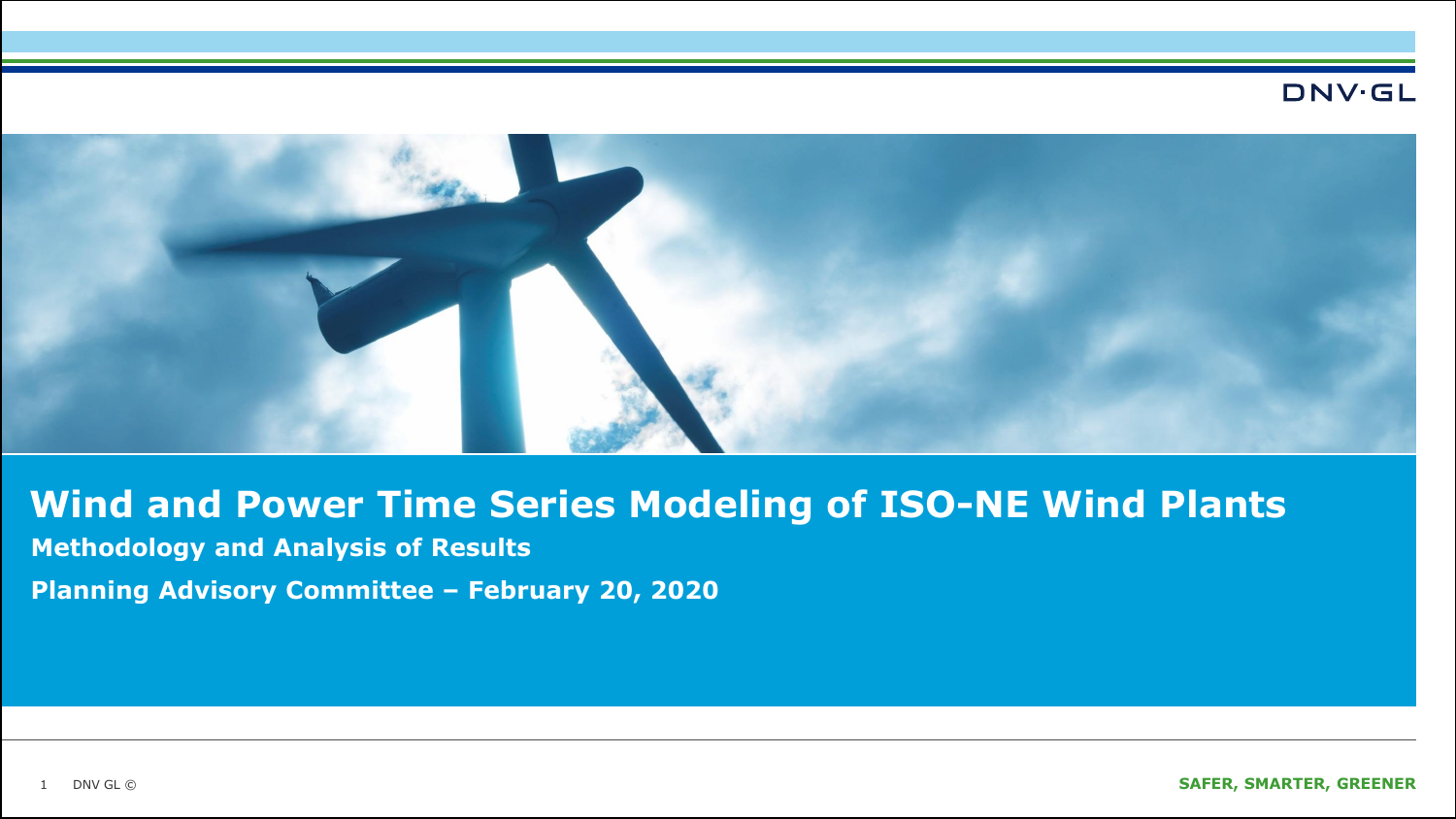# **Outline and General Approach**

- **DNV GL Wind Mapping System (WMS)** 
	- ➢ A dynamic downscaling system developed to generate high-resolution mesoscale wind maps and virtual time series data for any location in the world.
	- ➢ Datasets are considered client confidential and not made publicly available.
- **.** Wind speed time series calibration
	- ➢ Using measurements collected by DNV GL Forecaster system.
- **Selection of offshore locations** 
	- ➢ Located within Bureau of Ocean Energy Management (BOEM) lease area (required turbine spacing of 1 nautical mile).
- Power time series modeling
	- ➢ Existing wind plants use DNV GL Forecaster power models.
	- ➢ Future offshore plants modeled using WindFarmer software.
- **Analysis of onshore and offshore variability** 
	- ➢ Greater range in offshore generation variability.



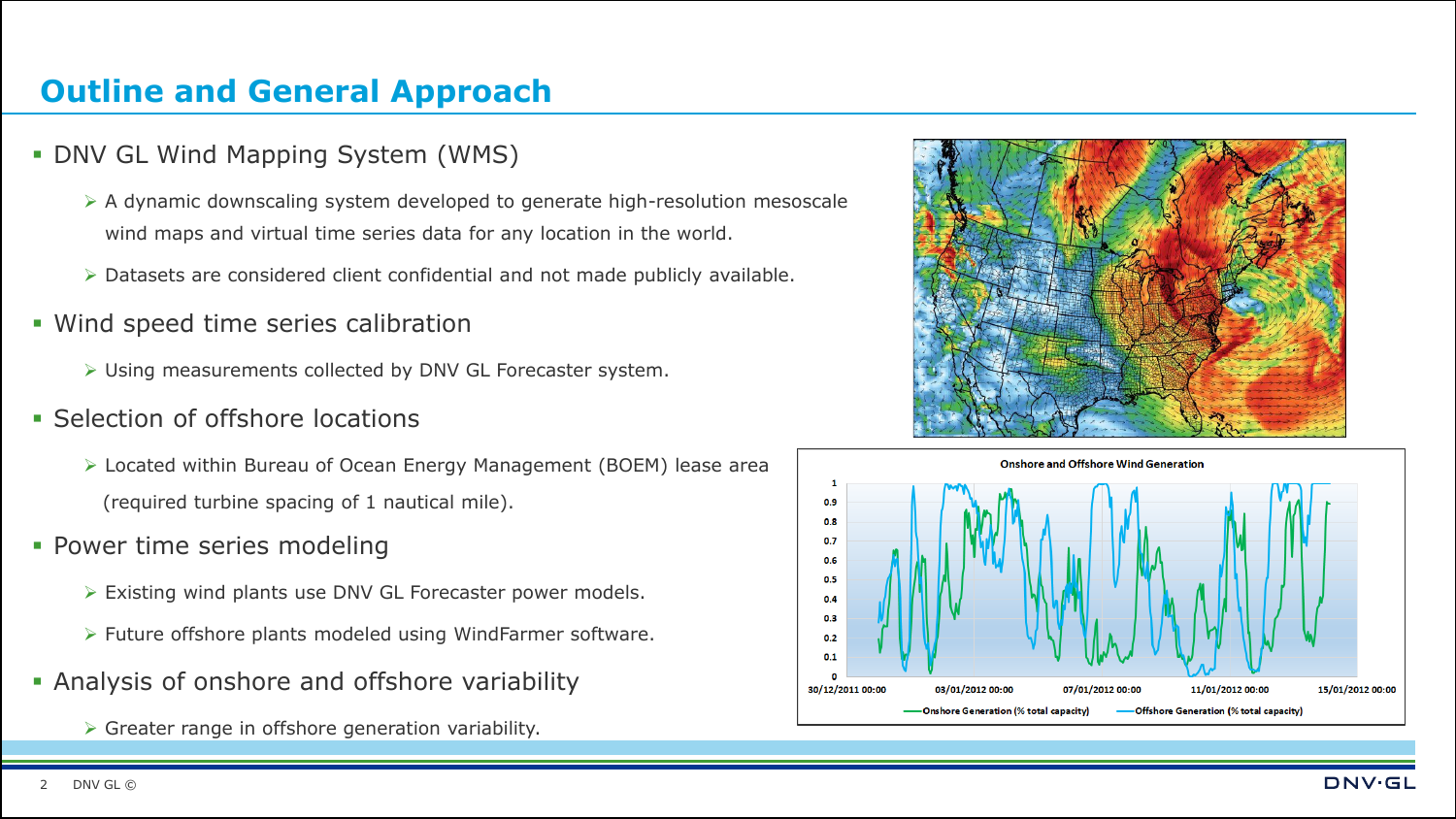### **Mesoscale wind flow modeling and time series calibration**

- **DNV GL Wind Mapping System used to generate historical meteorological** data.
	- ➢ Weather Research and Forecasting (WRF) model using NASA's MERRA-2 reanalysis data.
	- ➢ Hourly time series at 38 existing and 11 future locations for 2012 -2018.
- **.** Wind observations at existing plants taken from DNV GL Forecaster service.
- Wind observations at "future/hypothetical" wind plants taken from floating LiDAR devices.
- Modeled wind speed data at each *existing* wind plant location were calibrated using a combination of diurnal and monthly correction factors and an analog ensemble calibration method.
- Modeled wind speed data at each *future* wind plant were bias adjusted after comparison to LiDAR measurements collected within the BOEM lease area.



**DNV·GL**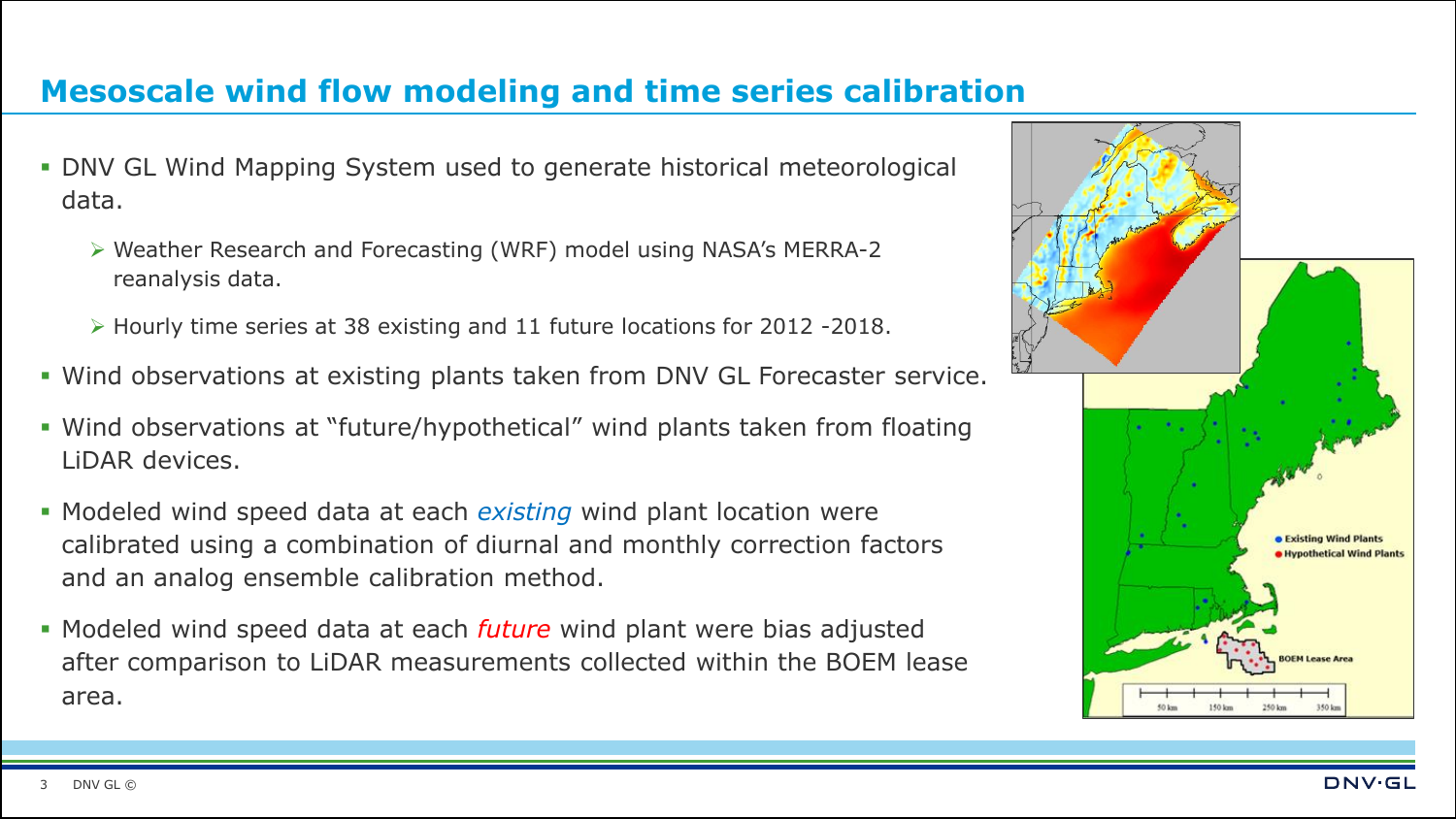## **Offshore Wind Plant Layouts**

- **Three wind plants with long-term contracts** by state RFP's.
	- ➢ Vineyard Wind (State Contract)
	- ➢ Revolution Wind (State Contract)
	- ➢ Mayflower Wind (State Contract)
- **.1** nautical mile spacing between turbines.
- **.** All contracted and future wind plant layouts have been estimated by DNV GL.
	- ➢ Turbine layouts determined by spacing and total BOEM capacity estimation for 12 GW of generation.
- **.** Lidar units within BOEM lease area used for bias correction of modeled offshore wind speed time series.

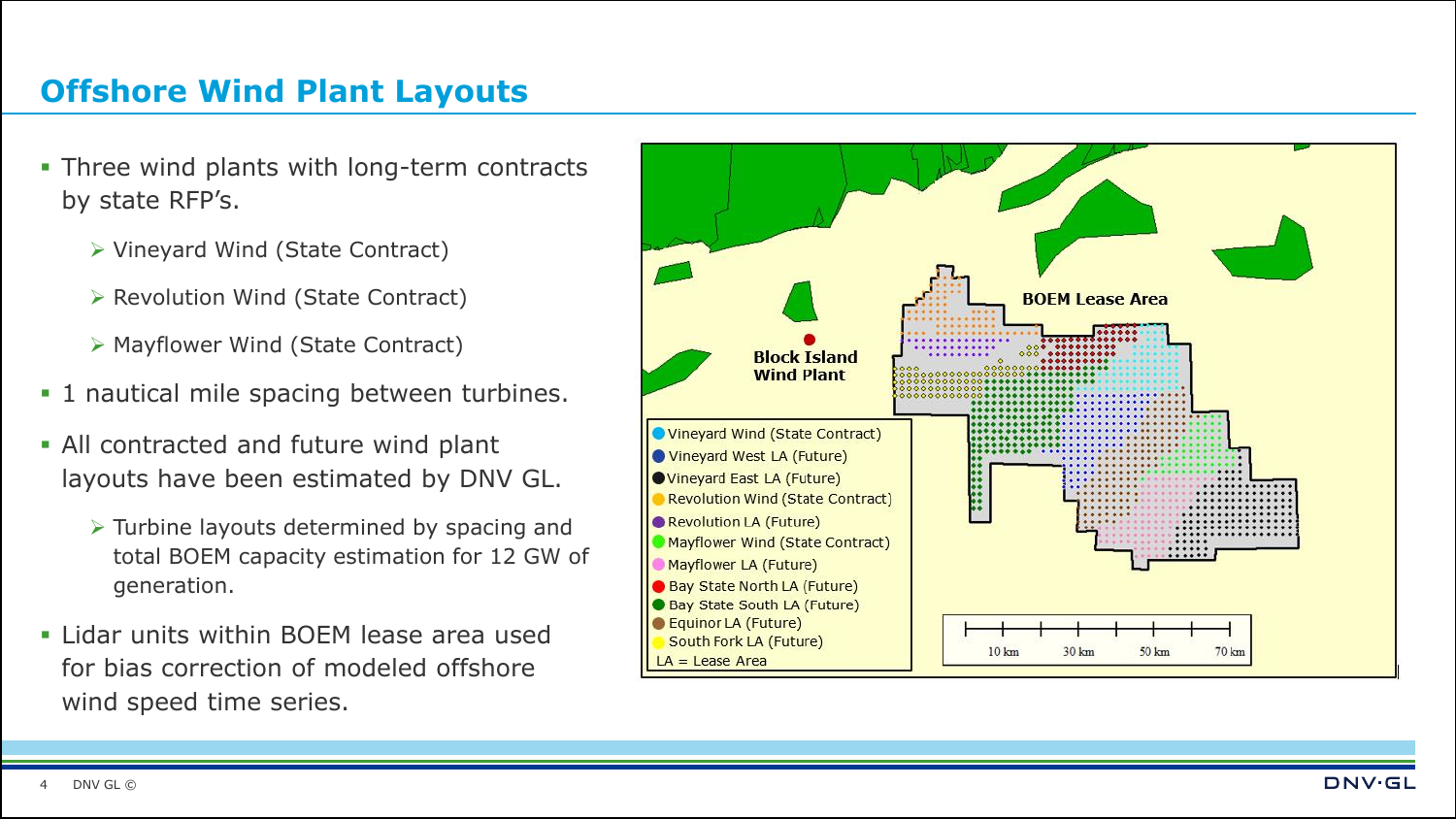### **Existing Wind Plants**

- Existing wind to power conversion models for the 38 operational wind plants taken from DNV GL forecasting service.
	- ➢ Models routinely trained and updated for past several years.
- **Approximately 1,320 MW of existing onshore wind plants and 30 MW of existing offshore.**

### **Future Wind Plants**

- DNV GL has modeled a total of 12,124 MW of offshore wind generation in the BOEM lease area.
- Hypothetical layouts with a minimum turbine spacing of 1 nautical mile and hub heights ranging from 119 m to 150 m based on publicly available information.
- Turbine options chosen to meet desired wind plant capacities for the 11 hypothetical wind plants.
- **Power modeling using DNV GL WindFarmer software** 
	- ➢ Captures turbine and wind plant wake interactions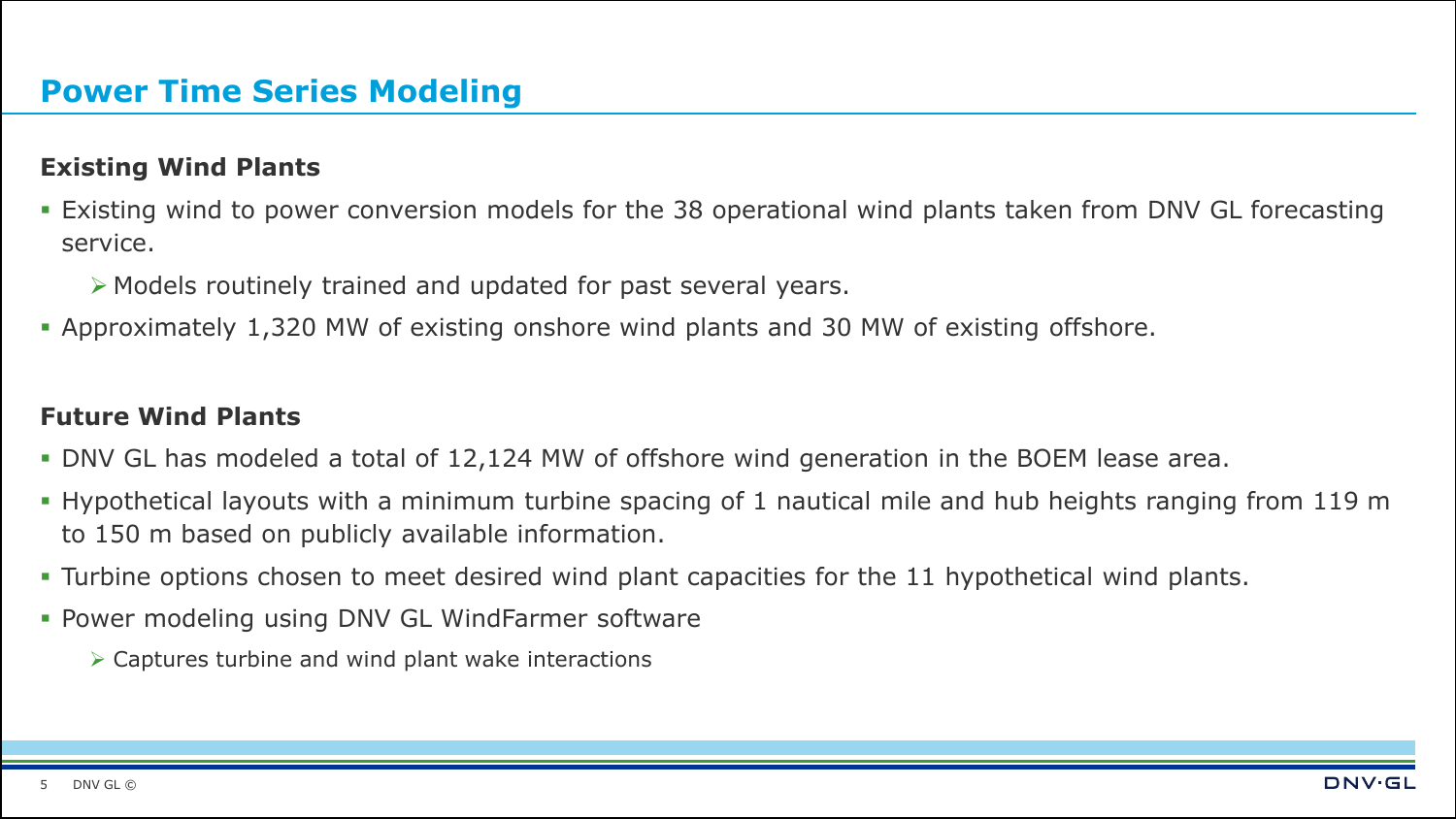### **Power Time Series Modeling**

- **.** Three wind plants with long-term contracts by state RFP's.
	- ➢ Vineyard Wind (840 MW)
	- ➢ Revolution Wind (663.6 MW)
	- ➢ Mayflower Wind (804 MW)
- Eight additional future wind plants for a total of 9,816 MW of additional generation.
	- ➢ Turbine layouts and model determined by spacing and total BOEM capacity estimation requirements**<sup>1</sup>**.
- 2 of 3 offshore turbine power curves supplied by ISO-NE. The final power curve was created as a proxy from the two supplied power curves.

| <b>Wind Plant Name</b>                  | <b>Capacity (MW)</b> |
|-----------------------------------------|----------------------|
| <b>Vineyard Wind (State Contract)</b>   | 840                  |
| <b>Revolution Wind (State Contract)</b> | 636.6                |
| <b>Mayflower Wind (State Contract)</b>  | 804                  |
| <b>Bay State North LA (Future)</b>      | 504                  |
| <b>Vineyard East LA (Future)</b>        | 1836                 |
| <b>Vineyard West LA (Future)</b>        | 1160                 |
| <b>Revolution LA (Future)</b>           | 444                  |
| <b>Mayflower LA (Future)</b>            | 1224                 |
| <b>Bay State South LA (Future)</b>      | 2124                 |
| <b>Equinor LA (Future)</b>              | 1764                 |
| <b>South Fork LA (Future)</b>           | 760                  |

**1) [Proposed+1x1+layout+from+RI-MA+Leaseholders+1+Nov+19+%281%29.pdf](https://static1.squarespace.com/static/5a2eae32be42d64ed467f9d1/t/5dd3d3e476d4226b2a83db25/1574163438896/Proposed+1x1+layout+from+RI-MA+Leaseholders+1+Nov+19+%281%29.pdf)**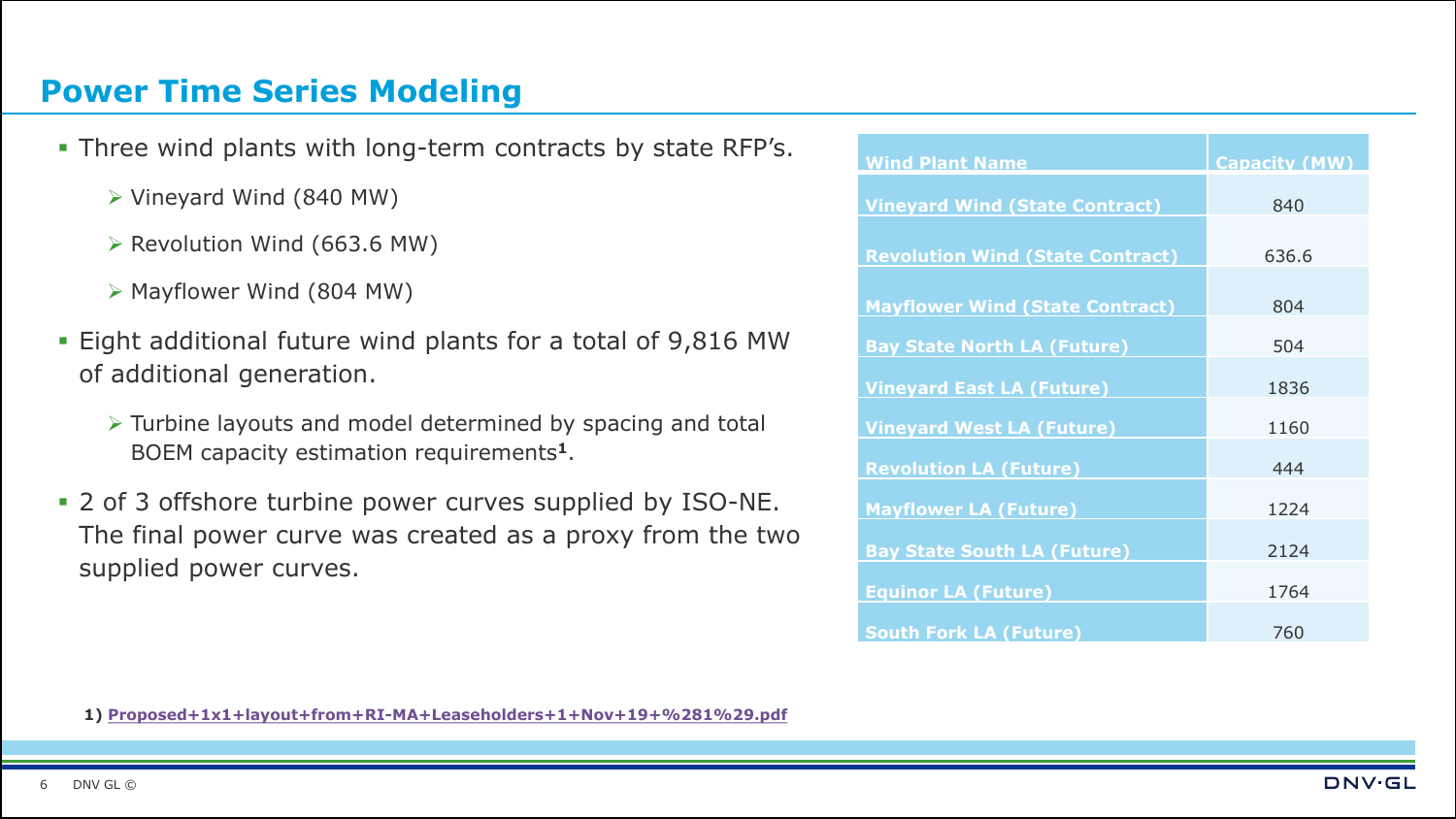### **Wind turbine power curve basics**

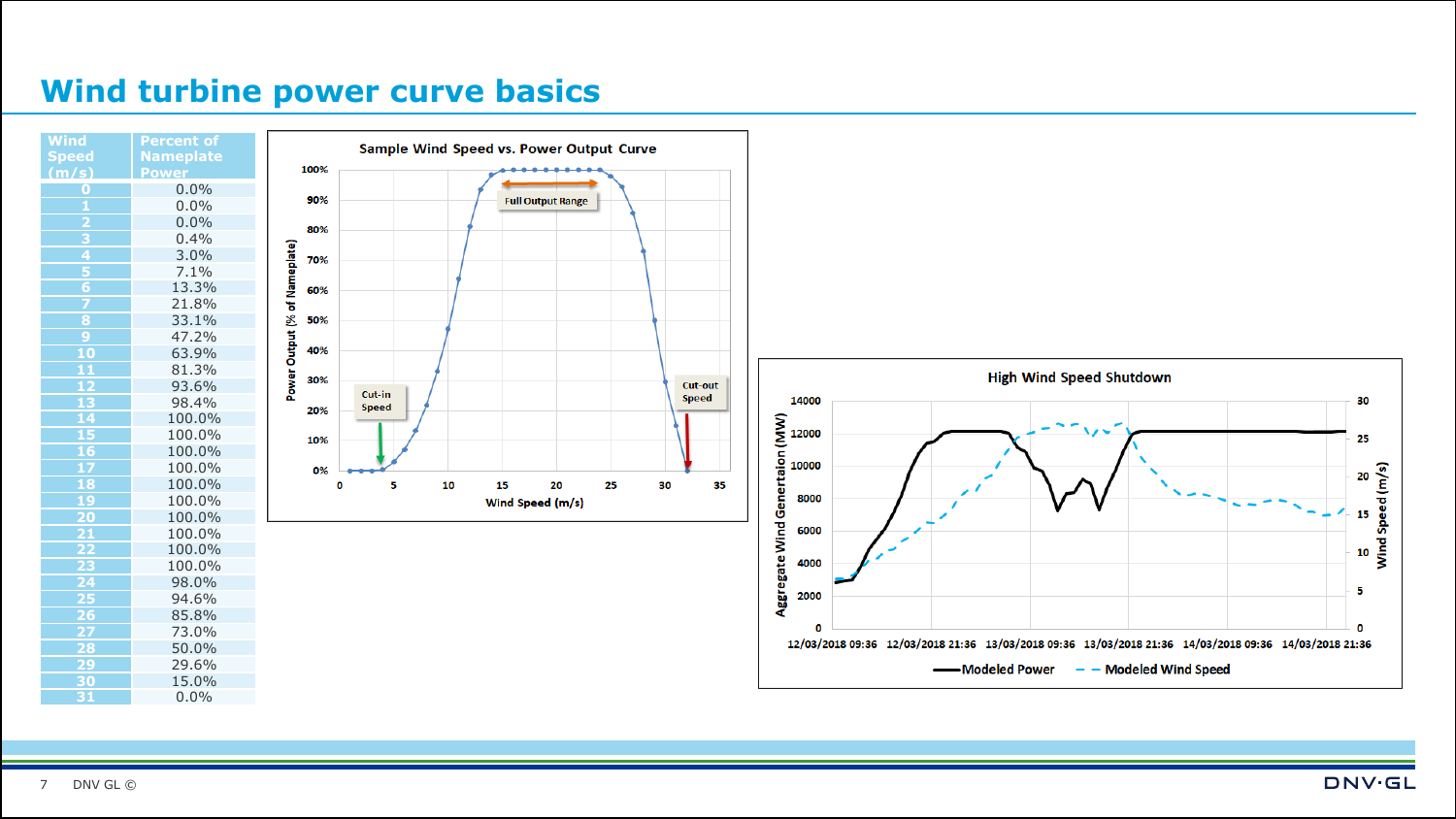### **Power Time Series**

**.** Three modeled power time series created for each wind plant.

#### ❑**Gross power**

➢ Encompasses losses due to internal and external wake effects.

#### ❑**Gross power minus estimated electrical losses**

➢ Estimated electrical efficiency of 97.5% applied as bulk loss.

#### ❑**Gross power minus estimated electrical and availability losses**

- ➢ Estimated electrical efficiency of 97.5%.
- ➢ Estimated wind plant availabilities of 94.5% and 93.0% for onshore and offshore, respectively.
	- Accounts for the expected turbine availability, balance of plant and grid availability.
	- Applied randomly throughout production time series.
- **Electrical efficiency and availability losses chosen based on DNV's review of pre-construction estimates** throughout New England.
- Losses not applied include: turbine performance, environmental (including icing and temperature losses) and curtailment.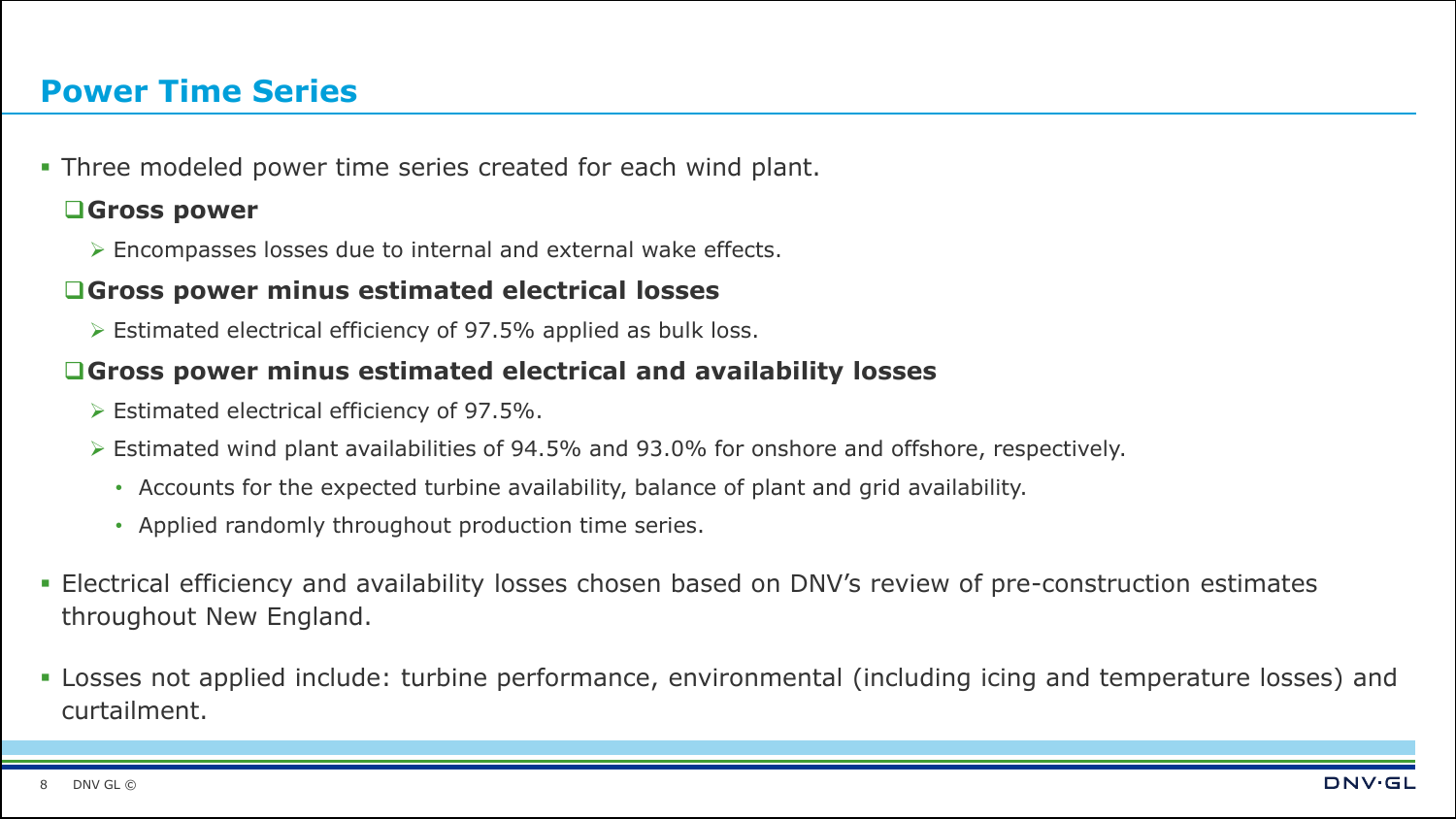# **Preliminary evaluation of wind generation variability**

- Model results show greater variability (range) in the offshore vs onshore power generation, in aggregate, for each hour of the day.
- **.** Hour-to-hour wind generation ramps appear to be similar in magnitude to those onshore.
	- ➢ Not very common to have hour-to-hour changes of more than a few percent of the total capacity for both onshore and offshore wind generation.
	- ➢ Accurate forecasting of wind ramps will be important to capture timing
- **Three primary contributors to increased** variability include
	- ➢ Portfolio Effect
	- $\triangleright$  Wind speed variability
	- ➢ Wind speed frequency distribution



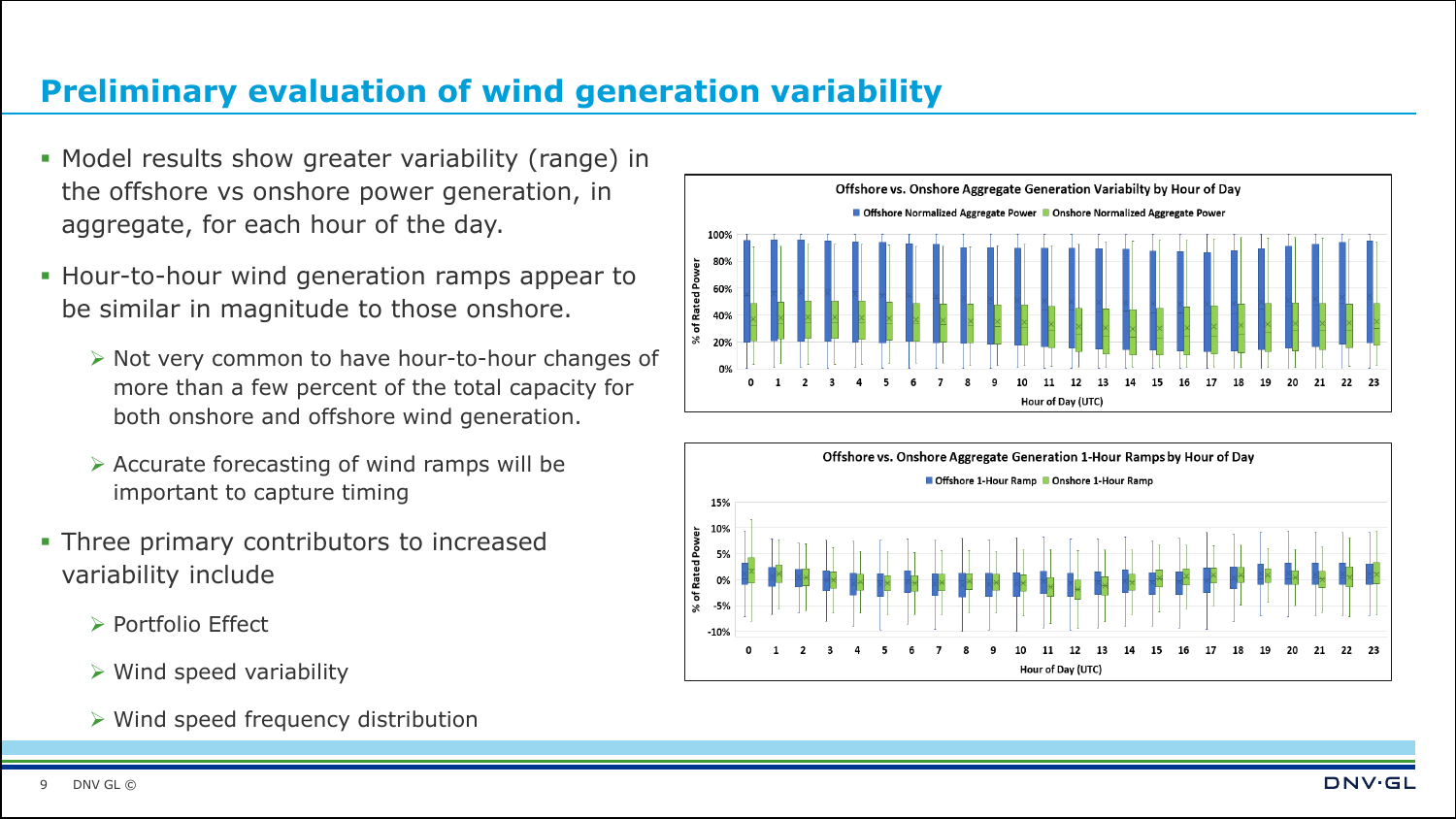## **Portfolio Effect**

- Increased geographic dispersion of onshore wind plants results in decreased variability of aggregate generation
	- ➢ Reduces the risk that a single weather system will impact the generation of all plants in the region at the same time.
- **Example of portfolio effect for onshore plants shown below** 
	- ➢ Comparison of aggregate of four nearby wind plants with the aggregate of all plants.



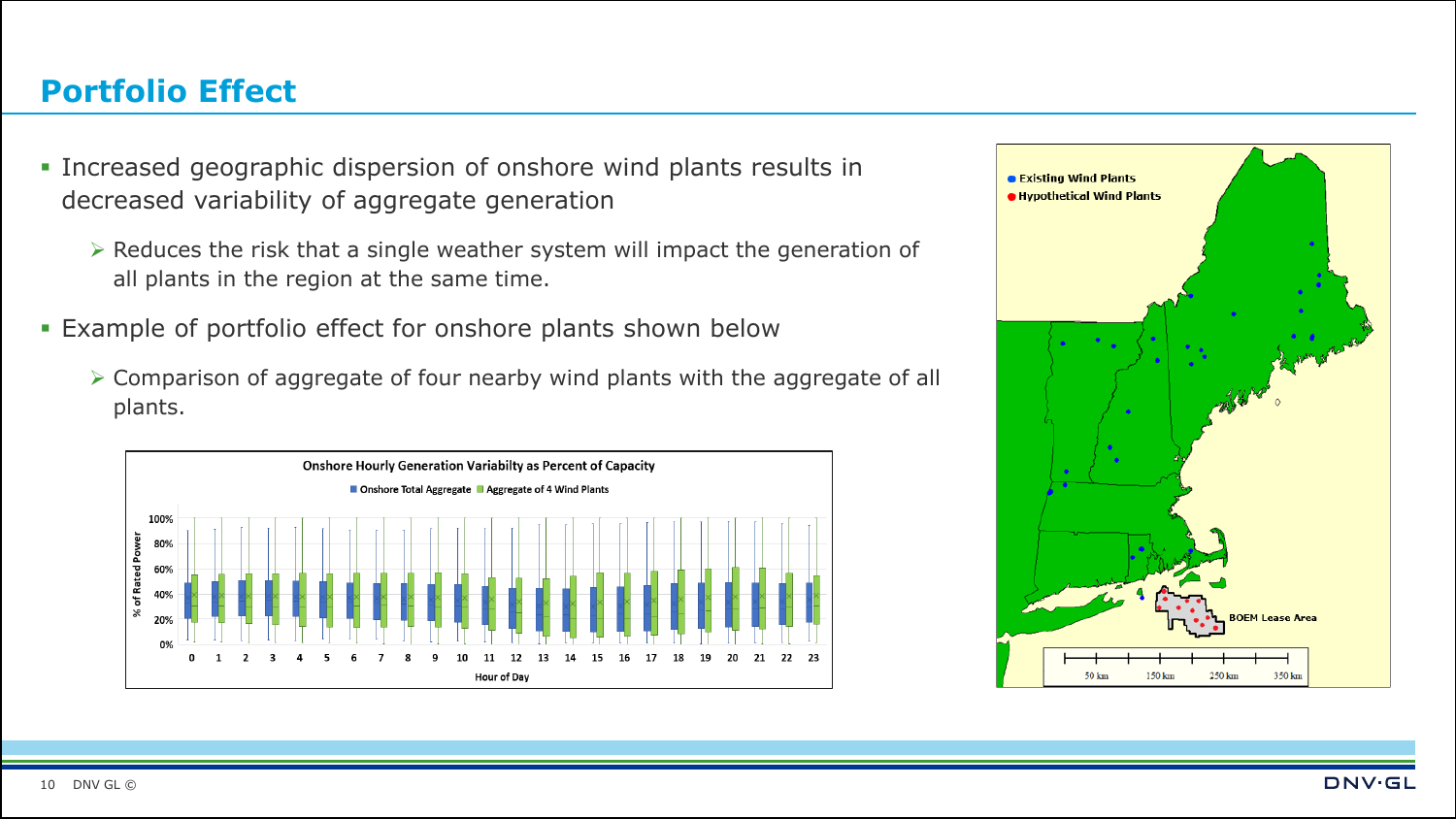### **Wind Speed Variability Differences**

- Analysis of onshore and offshore wind speed measurements indicates larger variation with the offshore winds for each hour of the day.
- Likely due to fact that the offshore winds can be much higher and so this allows for a larger range between the weak and strong winds.

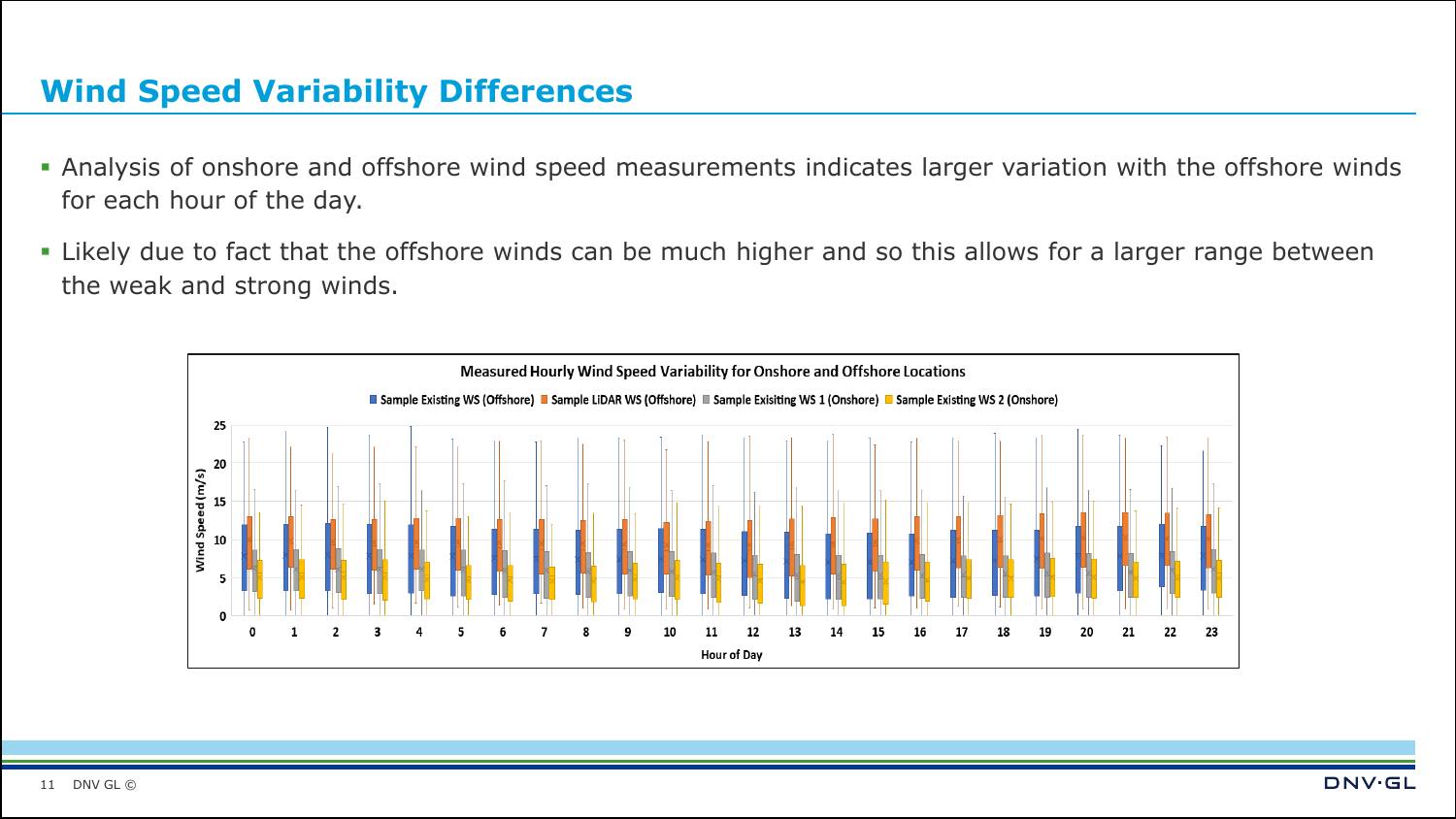## **Wind Speed Frequency Distributions**

- **Offshore wind speed distribution is not only shifted toward higher wind speeds but is also more broadly** spread out than that for onshore.
	- ➢ Offshore wind speed distribution from floating lidar.
	- ➢ Onshore wind speed distribution from existing wind plant.
- **Both modeled and measured distributions are in reasonable agreement.**

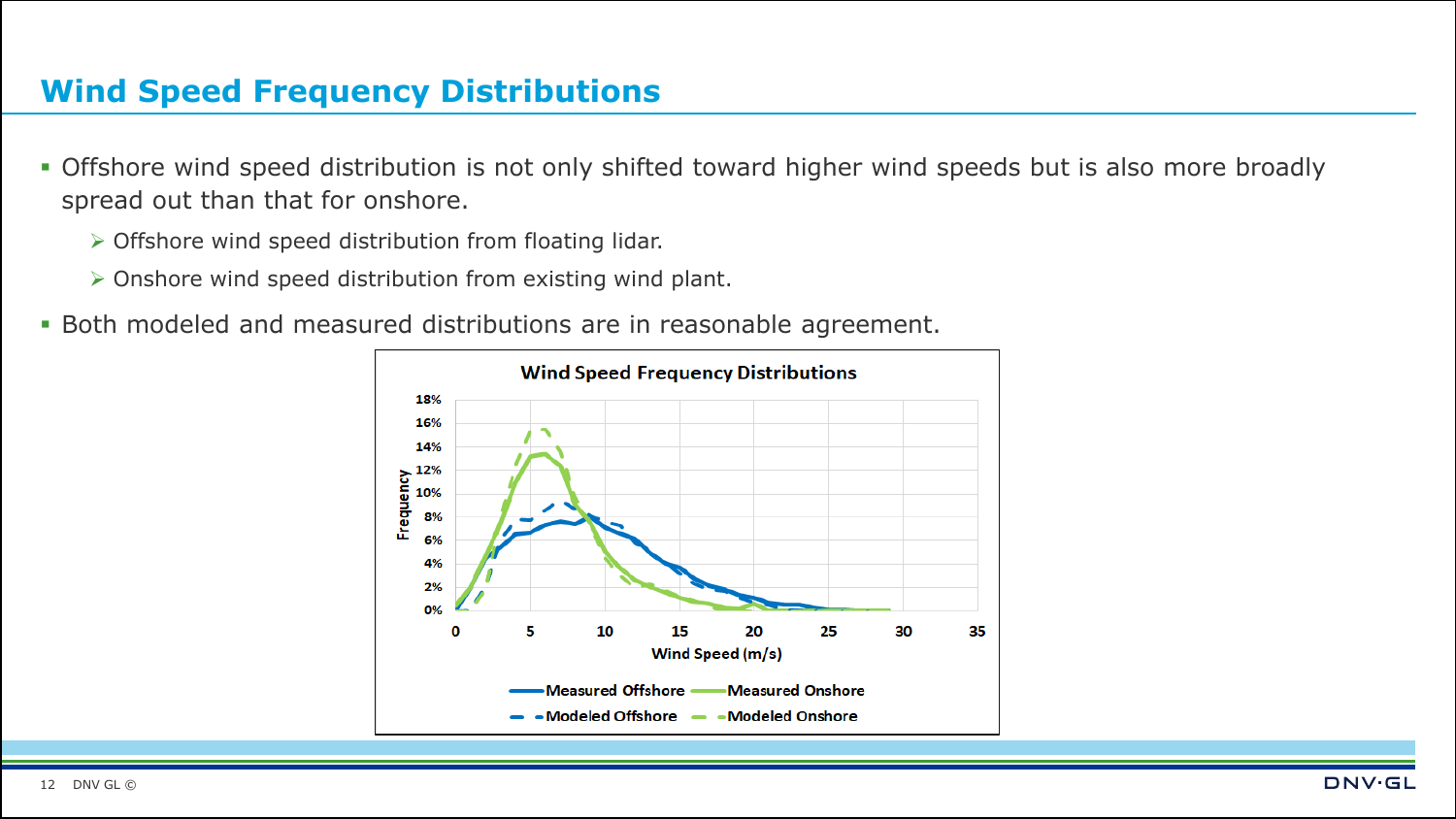### **Wind Speed Frequency Distribution in Relation to Power Curve**

- **.** Increased spread in wind speeds throughout the range of the offshore power curve
	- ➢ Increases the range of possible power generation values throughout the time series.
- **Offshore turbines achieve rated power at a higher wind speed. Therefore, the turbine spends more** time below rated power, where power output is sensitive to small changes in wind speed.